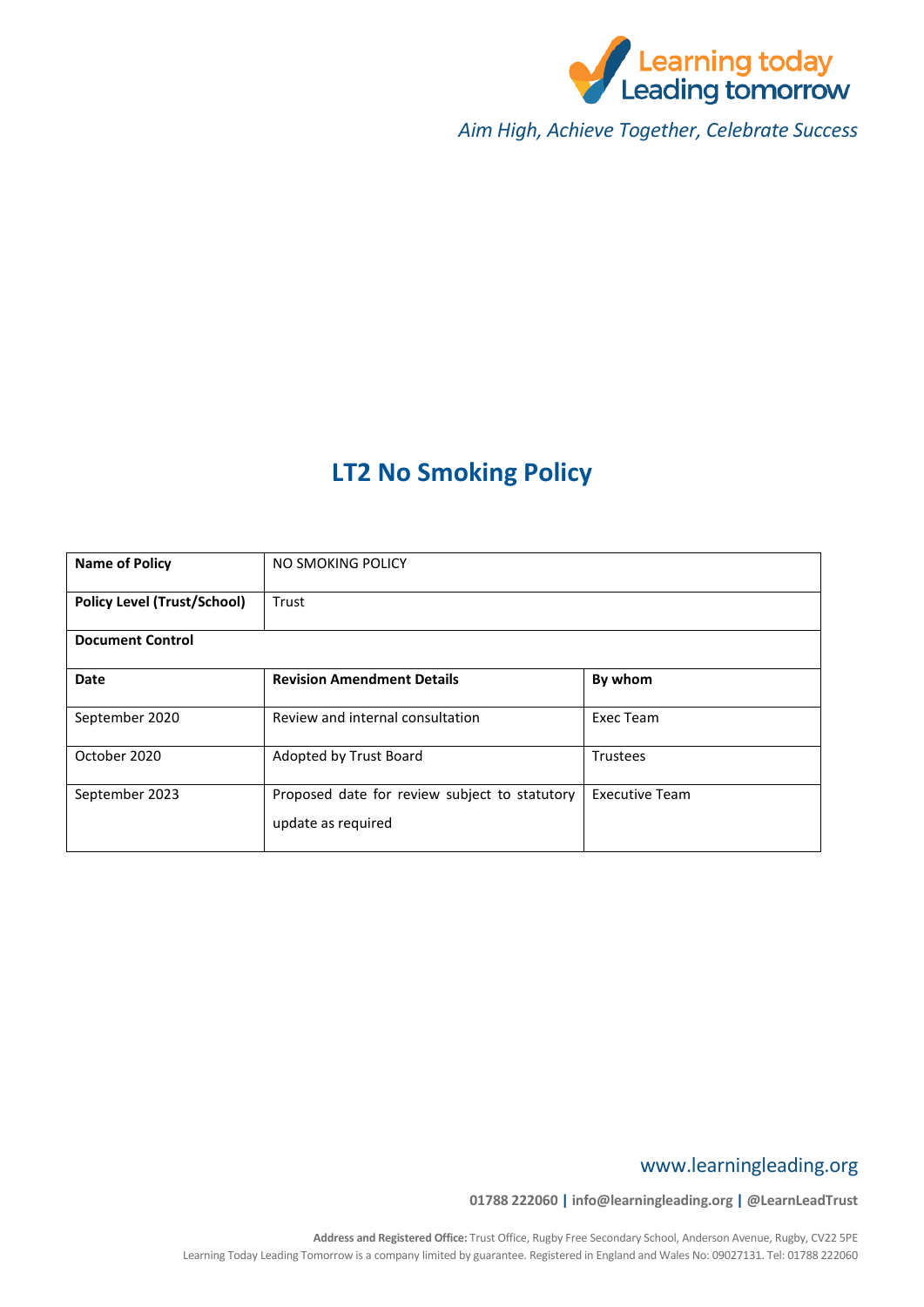

# **Table of Contents**

|    | Vision 3 |  |  |  |
|----|----------|--|--|--|
|    |          |  |  |  |
|    | Values 3 |  |  |  |
|    |          |  |  |  |
| 1. |          |  |  |  |
|    | 1.1      |  |  |  |
|    |          |  |  |  |
|    |          |  |  |  |
|    | 1.2      |  |  |  |
|    | 1.3      |  |  |  |
|    | 1.4      |  |  |  |
|    | 1.5      |  |  |  |
|    | 1.6      |  |  |  |
|    | 1.7      |  |  |  |
|    | 1.8      |  |  |  |
| 2. |          |  |  |  |
| 3. |          |  |  |  |
|    | 3.1      |  |  |  |
| 4. |          |  |  |  |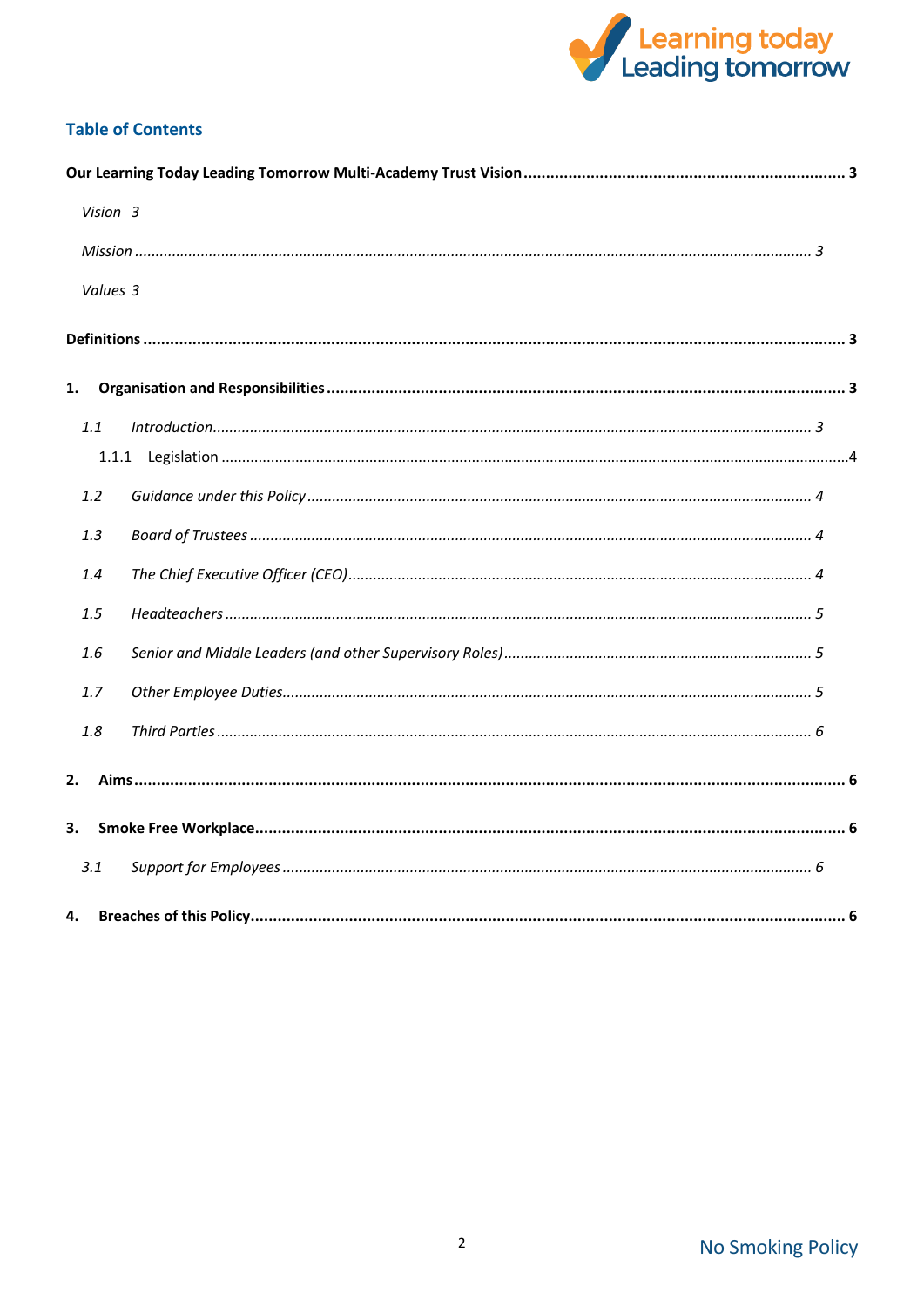

#### <span id="page-2-0"></span>**Our Learning Today Leading Tomorrow Multi-Academy Trust Vision**

#### <span id="page-2-1"></span>Vision

Vision is to build a group of outstanding schools across phases, including specialist provision, to become (a mid-size) Trust that provides vibrant and inclusive learning environments in which every member of the learning community is passionate about learning. The Trust is led by a CEO who works closely with Headteachers who lead the two schools supported by a central team to support finance, HR, estates and governance.

#### <span id="page-2-2"></span>Mission

LT2 Trust and schools will have a relentless focus on high achievement, supported by robust organisational structures and governance. We aim to give children and young people in our care the knowledge, skills and experiences to expand their minds and world view to enable them to develop a naturally inquisitive approach to learning and life, fit for an ever-changing world.

Ultimately, we will educate and support all children attending LT2 schools to grow into capable and contributing citizens who have developed the personal attributes and characteristics that will enable them to become considerate, self-reliant and confident young people who are ready for the next stage of their lives.

#### <span id="page-2-3"></span>Values

The Trust Values underpin the mission and provide the basis on which LT2 schools can articulate the key behavioural characteristics that promote a positive philosophy. Our six values are unseen drivers of our behaviour as experienced by others and are designed to create a shared organisational culture:

**Kindness –** The quality of friendliness, generosity, and consideration

**Collaboration** – The belief that working and learning with others will lead to greater success

**Curiosity –** A strong desire to know and to learn

**Resilience** – The ability to recover quickly and learn from the difficulties we face

**Respect** – To appreciate the importance of understanding and admiration for others and self, honesty

**Endeavour** – The belief that hard work is needed to achieve something of which we can be proud

#### <span id="page-2-4"></span>**Definitions**

- Where the word 'Trust' is used in this document it refers to The Learning Today Leading Tomorrow Trust.
- Where the words 'Trust Board' are used it refers to the board of Trustees who set the vision for the Trust and hold the executive leadership team to account for delivering the Trust's strategic plan.

#### <span id="page-2-5"></span>**1. Organisation and Responsibilities**

#### <span id="page-2-6"></span>1.1 Introduction

This policy prohibits smoking, including the use of e-cigarettes or other tobacco products on the School site. Any references to smoking in this policy includes all those listed and 'vaping'.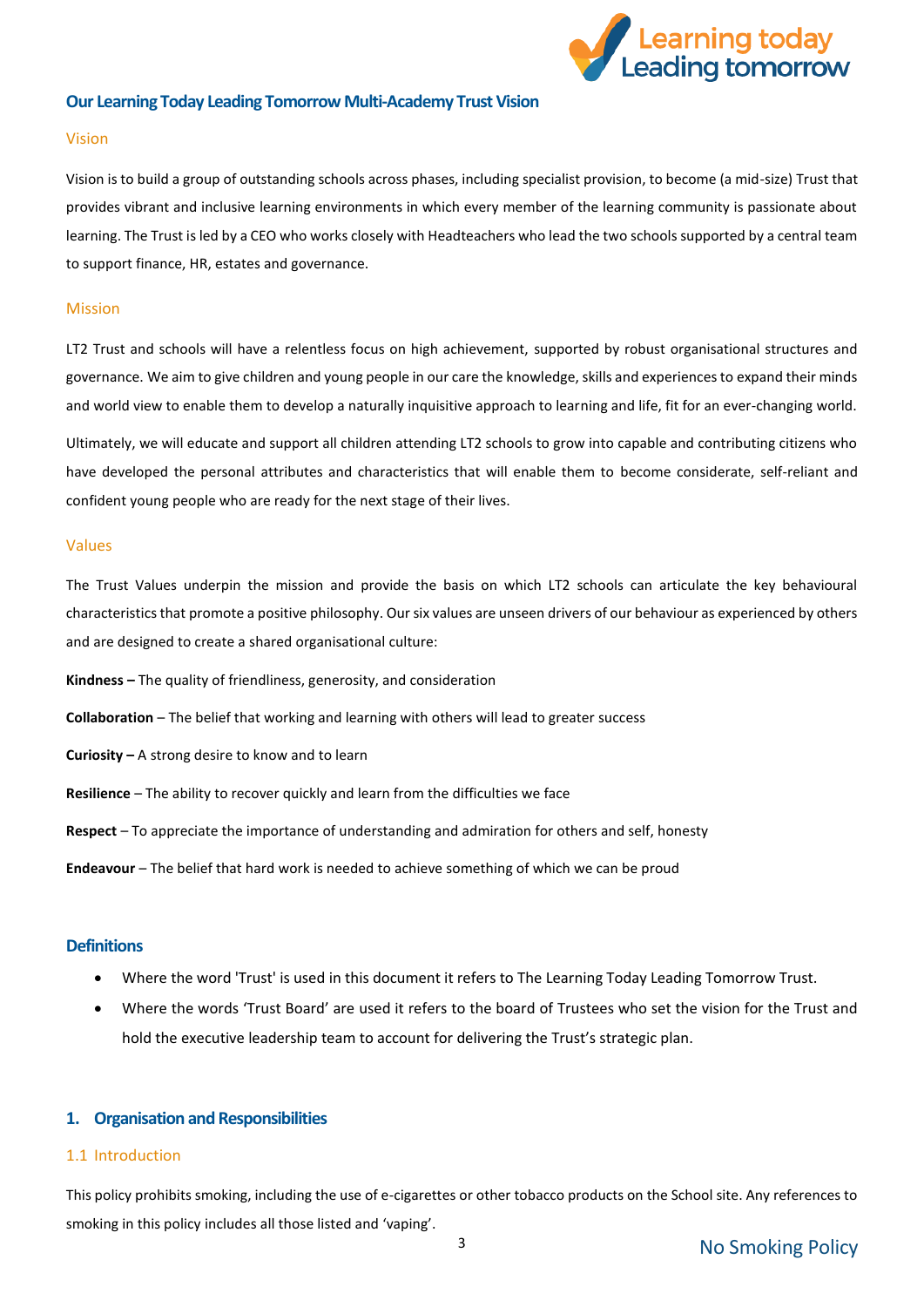

This policy applies to all staff employed by the Trust, and to external organisations, volunteers and other individuals working on the Trust/Schools behalf. Staff refers to all individuals working at all levels and grades, including the Headteacher, Heads of Department, members of the Senior Leadership Team, officers, Directors, employees, contractors, trainees, home-workers, part-time and fixed-term employees, casual and agency staff.

This policy does not form part of any individual's terms and conditions of employment with the Trust and is not intended to have contractual effect. It does set out the Trust's current practises and required standards of conduct. All are required to familiarise themselves with its content and comply with the provisions contained in it.

Breach of this policy will be treated as a disciplinary offence which may result in disciplinary action under the Trust's Disciplinary Policy and Procedure up to and including summary dismissal depending on the seriousness of the breach.

#### <span id="page-3-0"></span>1.1.1 Legislation

The Health Act 2006 was established 'to make provision for the prohibition of smoking in premises, places and vehicles; for amending the minimum age of persons to whom tobacco may be sold and to make provision in relation to the prevention and control of health care associated infections'. In accordance with the Health Act 2006 and the smoke-free (premises and Enforcement) Regulations 2006, LT2 School premises as public buildings are smoke-free. (It is a criminal offence to smoke in a smoke - free place).

"Smoking" refers to smoking tobacco or anything which contains tobacco or smoking any other substance. Smoking includes being in possession of lit tobacco or of 3 anything lit which contains tobacco or being in possession of any other lit substance in a form in which it could be smoked. For the purposes of this policy smoking also refers to the smoking or 'vaping' of electronic cigarettes.

The Teachers' Standards (Dept of Education) make note of the requirement of teachers to "demonstrate consistently the positive attitudes, values and behaviour which are expected of pupils", "make a positive contribution to the wider life and ethos of the school" and "demonstrate consistently high standards of personal and professional conduct." The school's position is these particular standards apply to all staff.

#### <span id="page-3-1"></span>1.2 Guidance under this Policy

The Head of HR is responsible for providing advice and guidance under this policy and reviewing and updating the policy as required; ensuring continuing compliance in line with any developments in employment legislation, good employment practice and other LT2 policies.

#### <span id="page-3-2"></span>1.3 Board of Trustees

## **The Board of Trustees, as a corporate body, has the responsibility to set the strategic direction and objectives of all matters across the Trust.**

The Board of Trustees is responsible for ensuring that high standards of corporate governance are maintained

The Chair of the Trust is responsible for managing the CEO, Trustees and Governors under this policy.

#### <span id="page-3-3"></span>1.4 The Chief Executive Officer (CEO)

The CEO of Learning Today leading Tomorrow Trust (LT2):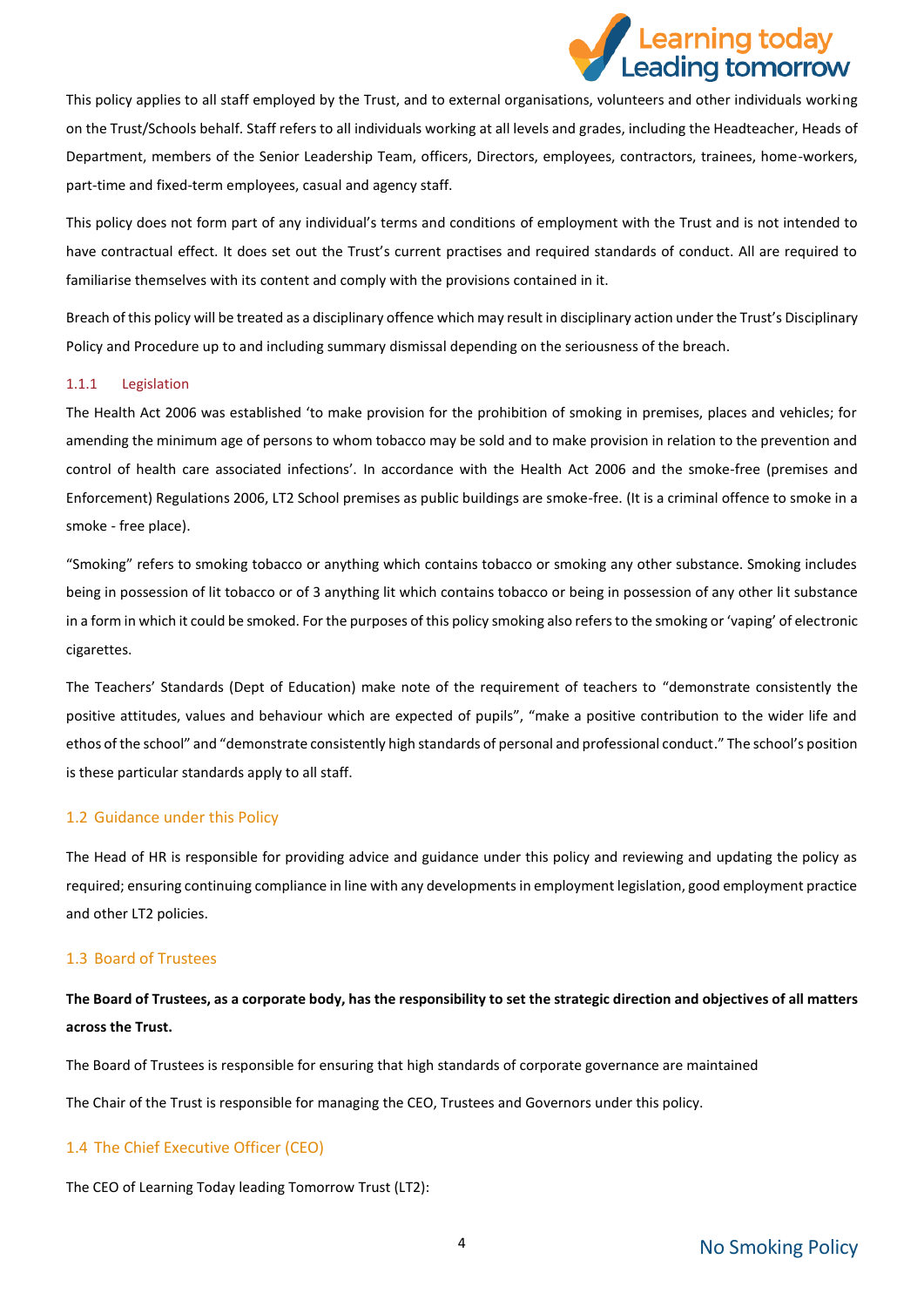

- Takes overall responsibility for the implementation of policies and procedures
- Must provide reports as appropriate to Trustees in relation to this policy
- Ensure that sufficient resources are allocated and authorised within the organisations budget to meet statutory procedures and standards across the Trust
- Is responsible for managing the Headteachers and centrally appointed staff under this policy

### <span id="page-4-0"></span>1.5 Headteachers

Headteachers of LT2 schools are responsible for:

- The implementation of and compliance with this policy within their school ensuring competence in those staff who are responsible for and involved in the operation of this policy and associated guidance
- Identifying training needs
- Communicating this policy to all relevant people within the school
- Managing school based teaching and associate staff under this policy

## <span id="page-4-1"></span>1.6 Senior and Middle Leaders (and other Supervisory Roles)

Although the Headteacher is responsible overall for the implementation of this policy in their school, managers have some specific responsibilities:

- Applying this policy within their own department and area of work
- Resolving any issues members of staff refer to them, informing the Headteacher of any issues to which they cannot achieve a satisfactory solution with the resources available to them
- Where required, conduct formal meetings, undertake relevant training in relation to this policy and ensure effective and competent operation of this policy

## <span id="page-4-2"></span>1.7 Other Employee Duties

All employees have a responsibility to:

- Comply with this policy and to co-operate with the schools' leadership and management on all matters relating to it
- Undertake any training recommended by their line manager

Staff are further requested:

- To avoid smoking in the presence/sight of students or parents/carers (incl. on school trips)
- To avoid leaving smoking paraphernalia within access or sight of students
- To take measures to mitigate/minimise the residual odour of smoke on their person and, as members of a community, advised to take measures to mitigate / minimalize this.
- To only leave their assigned duties to smoke during their designated breaks. It is advised staff taking a smoking break away from the school premises during school hours avoid congregating together in groups of more than two as this can draw unwanted attention from students, school visitors and members of the neighbourhood.